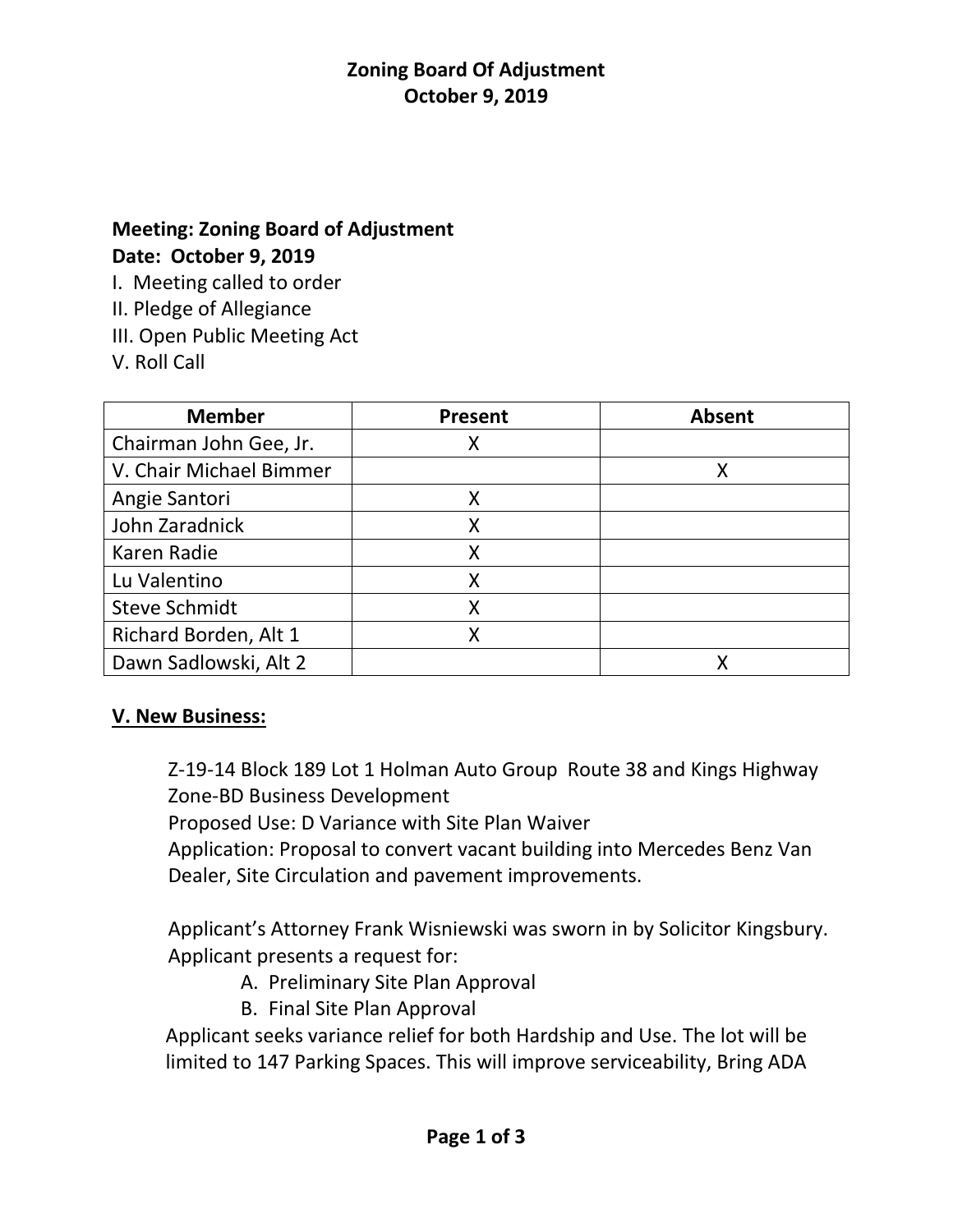parking issues into conformance, and to convert the vacant Lincoln Building into a Mercedes Benz Van Dealership.

Testimony and Visual Blue Print boards and Exhibits were presented by Mr. Frank Wisniewski.

Three Waivers were requested:

- 1. Site Plan be a true and Accurate plot plan
- 2. Location of all utilities, gas and electric, lighting and refuse storage.
- 3. Storm Drainage System

The Applicant calls for Expansion of the D-2 Non-Conforming Use.

Testimony followed regarding additional parking spaces, loading and unloading areas, as well as overall landscaping, fencing and lighting.

In Summary,

Applicant is seeking multiple variances:

- A. Height of Mercedes Benz Sign
- B. Multiple Façade Signs
- C. Multiple free-standing signs
- D. Barbed wire on existing fencing
- E. Parking Stall size
- F. F. Landscape Buffers

Applicant is seeking four waivers:

- A. Plant Sheet Size
- B. Location of Utilities
- C. Storm Drainage Calculations
- D. Trash Enclosures

Open to the Public For Comments. No Comments. Public Portion Closed

Zoning Board Member Discussion: Biggest concerns are number of parking spaces, car and truck carrier accessibility for on and off loading and overall "tightness" of the lot, as well as, general appearance and safety of the public on the lot.

Closed To General Discussion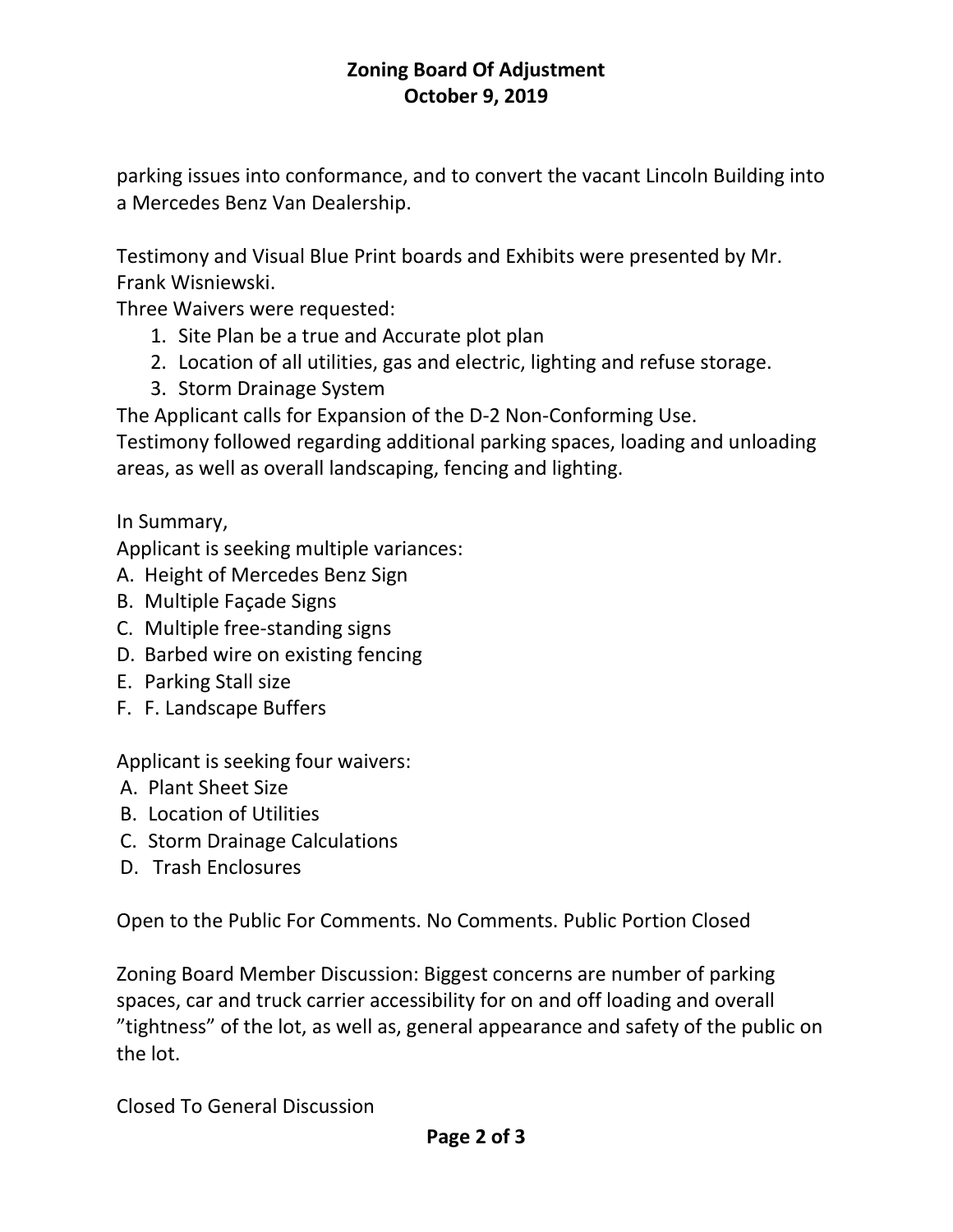Vote 1. D- Variance Expansion of Non-Conforming Use Motion to Accept: Mr. Steve Schmidt, second by Mr. Richard Borden All Approve

Vote 2. Grant Waivers: Motion to Accept: Mr. Steve Schmidt, second by Ms. Lu Valentino, All approve

New Business:

Z-19-15 340 Elm Ave Block 1.14 Lot 5 Zone 2 Residential Existing Use duplex Application: Appeal Decision by Zoning Officer that property is not Zoned for Official Multi- Family use.

Applicant Carol Faracchio was sworn in by Board Solicitor Kingsbury.

Testimony by applicant followed that she and her husband purchased the property as an "Advertised Duplex". PSE&G and Maple Shade Utility Bills were produced that showed multiple meters on the dwelling. A 1999 Lease was also presented for the second floor apartment. It appears the home predates Zoning From 1979, that a duplex was a permitted use in R-2 Zone.

John J. Cantwell, Board Engineer proposed a "Deed Restriction" with regard to Section 205-74 that owner of the property must occupy one of the units.

Open to Public comment. No Comments. Public Portion closed.

Motion to Grant Appeal: Mr. John Zaradnick, second by Ms. Karen Radie All approve

Old business:

EMG Auto requested to appear before the Board regarding support to unload car carriers within the right of way of Old Kings Highway. The Board directed Solicitor Kingsbury to send letter denying request.